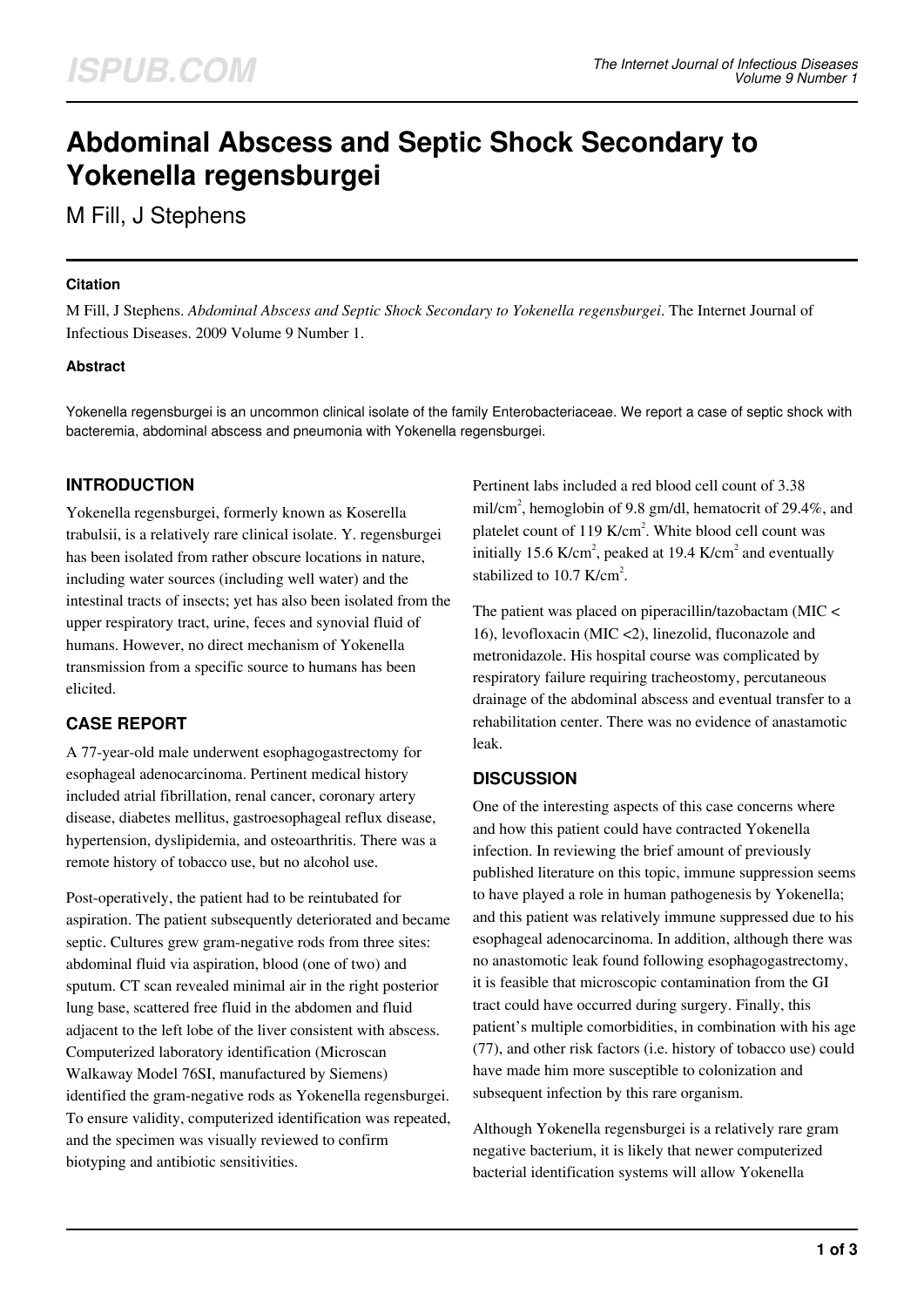infection to be identified more frequently. It is important that physicians and health care providers be familiar with the bacteria, its typical course of infection, and effective treatment options. It is also significant to note that since no direct mechanism of transmission has been elicited, it will be justifiably challenging for healthcare providers to control the spread of Yokenella infection and prevent initial transmission in potentially susceptible patient populations.

## **References**

1. Abbott SL, Janda JM: Isolation of Yokenella regensburgei ("Koserella trabulsii") from a patient with transient bacteremia and from a patient with a septic knee. J Clin

Microbiol; 1994; 32:2854-2855.

2. Jachymek W, Niedziela P, Petersson C, Lugowski C, Czaja J, Kenne L: Structures of the O-specific polysaccharides from Yokenella regensburgei (Koserella trabulsii) strains PCM 2476, 2477, 2478, and 2494: highresolution magic-angle spinning NMR investigation of the O-specific polysaccharides in native lipopolysaccharides and directly on the surface of living bacteria. Biochemistry; 1999; 38:11788-95.

3. Kosako Y, Sakazaki R, Yoshizaki E: Yokenella regensburgei gen. nov., sp. nov.: a new genus and species in the family Enterobacteriaceae. Jpn J Med Sci Biol; 1984; 37:117-24.

4. Stock I, Sherwood KJ, Wiedemann B: Antimicrobial susceptibility patterns, beta-lactamases, and biochemical identification of Yokenella regensburgei strains. Diagn Microbiol Infect Dis; 2004;48:5-15.